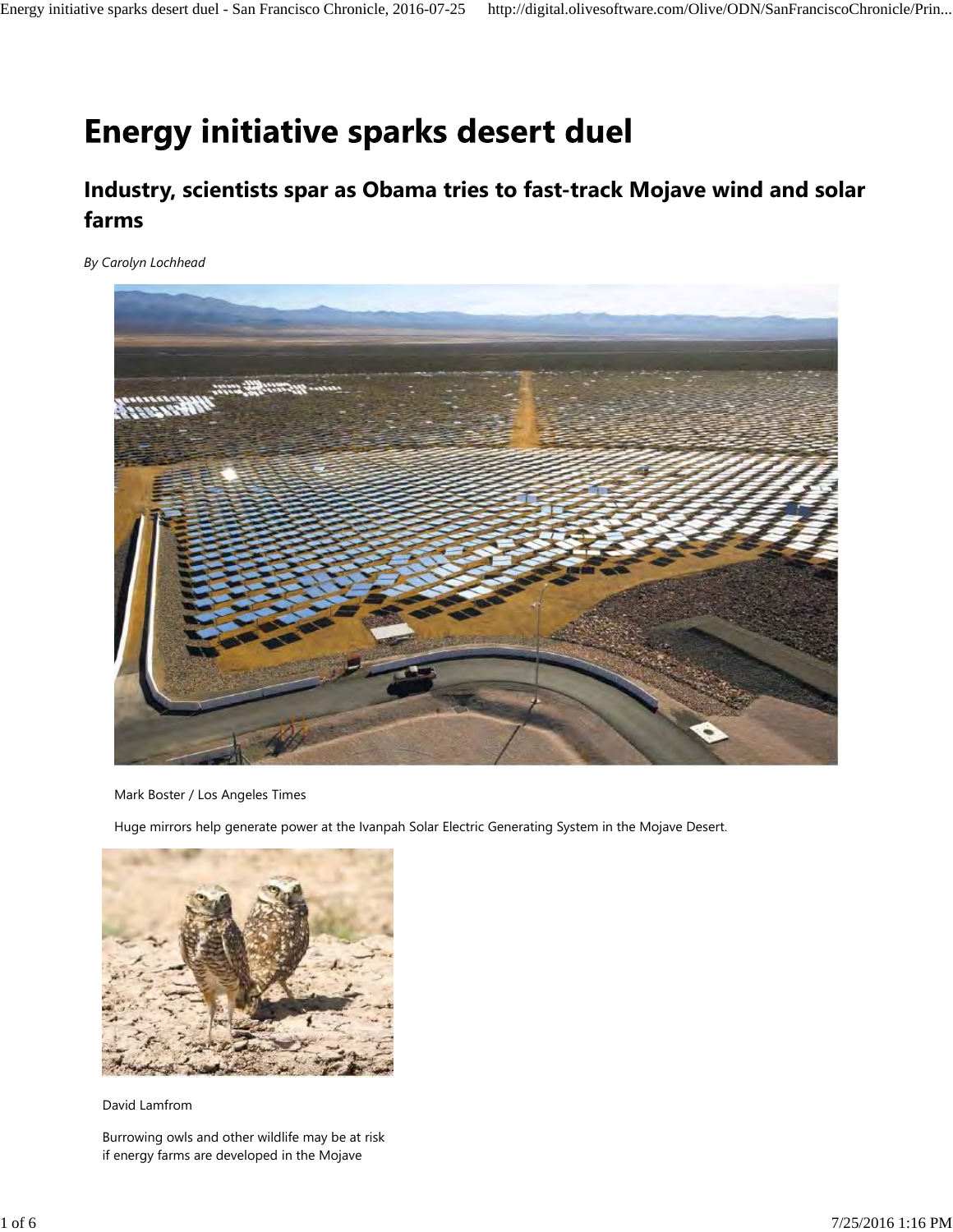Desert, environmentalists warn.



Some of the Ivanpah Solar Electric Generating System's more than 300,000 computer-controlled mirrors, each about 7 feet long and 10 feet wide, reflect sunlight to boilers that sit on 450-foot-high towers. The sun's power is used to heat water in the boilers' tubes and make steam, which in turn drives turbines to generate electricity. Chris Carlson / Associated Press 2014



David Lamfrom

Desert tortoises are among the many species of wildlife that environmentalists say could be threatened by an energy initiative.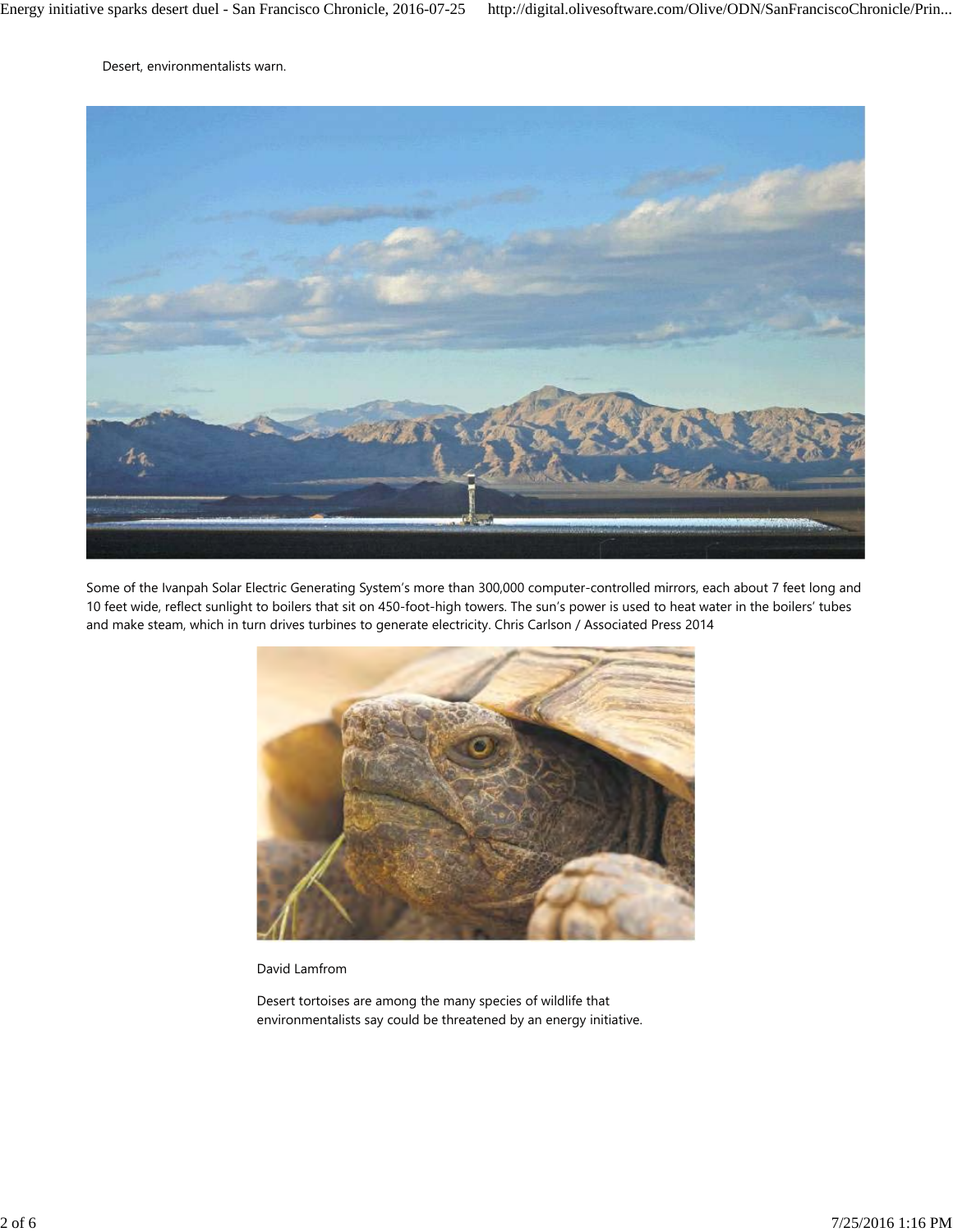

In its final months, the Obama administration is racing to complete a far-reaching environmental initiative that could forever alter one of the wildest places left in California.

A giant energy plan for the Mojave Desert attempts to reconcile two contradictory goals: fast-tracking big solar and wind installations across 10 million acres of public lands to reduce carbon emissions and slow climate change, and preserving the region's natural beauty and ecological integrity.

> Solar and wind developers say they will need broad expanses of public land to build their big installations. But scientists say those large-scale developments will permanently scar the desert landscape, destroy native plants and wildlife, and, to top it off, may not do for the environment what they were intended to do.

More than seven years in the making, the joint state-federal Desert Renewable Energy Conservation Plan is driven by President Obama's promise to install 20,000 megawatts of renewable energy on federal land and by the state's ambitious new effort to get half of California utilities' electricity from renewable sources by 2030.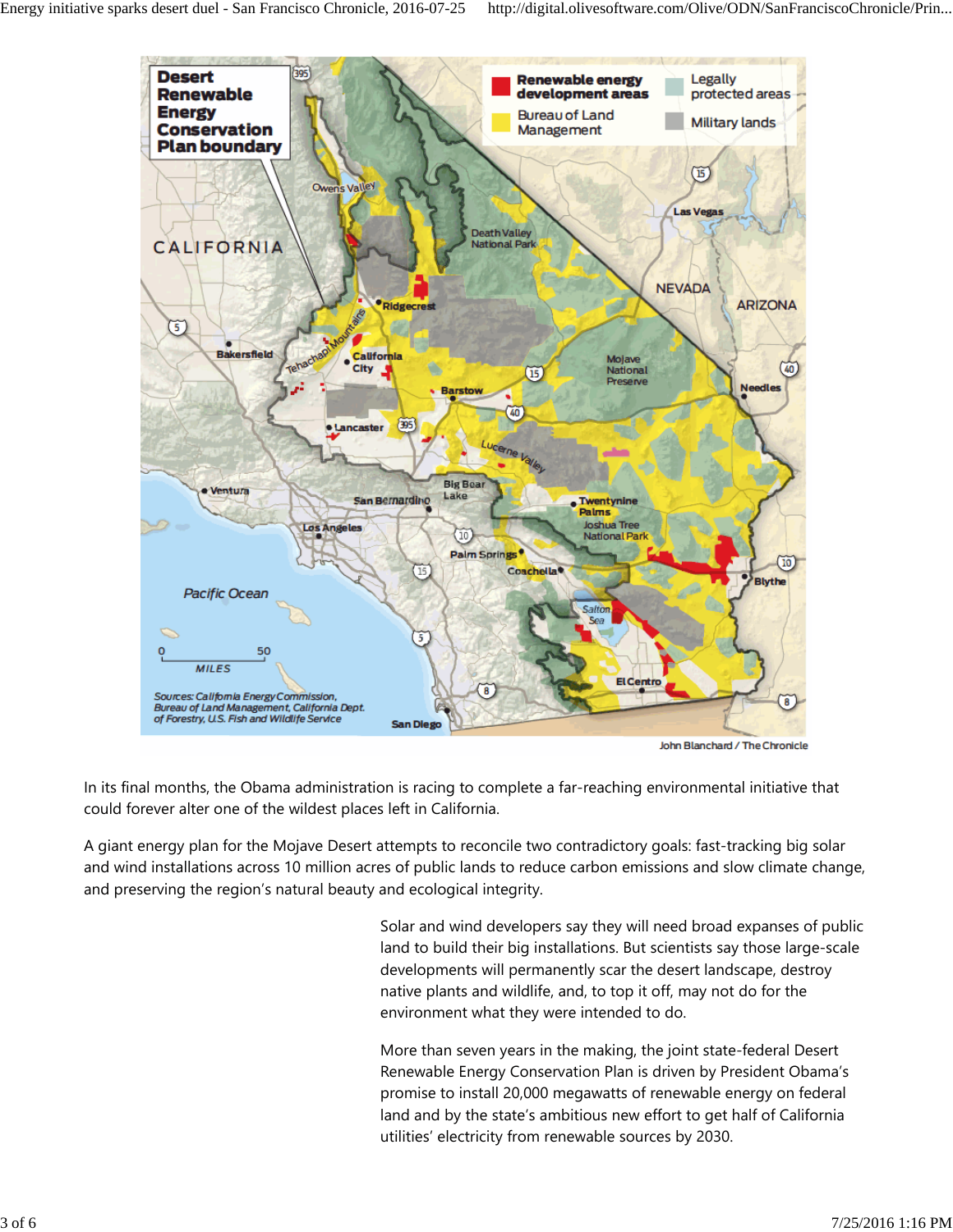The administration's goal is to deliver the equivalent of almost a quarter of California's current daily electrical generating capacity. That's enough to provide power to 3.28 million homes, according to solar industry estimates.

The plan attempts to correct mistakes made early in the Obama administration, when the California desert was opened to large-scale solar development by the Bureau of Land Management, the current plan's chief architect, without taking into account the broader environmental impacts on the desert. Unlike the National Park Service, whose mission is conservation, the bureau encourages multiple use of public lands, including mining, hunting, recreation, logging, grazing, oil and gas drilling, and renewable energy production.

The bureau's plan is to set aside 388,000 acres, or more than 600 square miles, of public land in the Mojave for renewable energy development and make another 842,000 acres available if needed. In all, nearly 2,000 square miles of desert could be developed.

The plan also sets aside 5 million acres, or 7,812 square miles, for conservation.

## **Going 'under the radar'**

Administration officials are expected to sign off on the plan this summer. After that, only litigation or an act of Congress could prevent it from going forward. While the state is a partner in the effort, only federal land will be developed.

The California desert plan is "an environmental story in the United States that hasn't received the attention that it's owed," said Rebecca Hernandez, an earth systems scientist at UC Davis. It "has really gone under the radar."

Outside its three national parks at Death Valley, Joshua Tree and the Mojave National Preserve, the desert has been long considered a scrub wasteland. For decades it's been a repository for sprawling military bases, off-road vehicle playgrounds and booming desert cities, divided by three interstate highways. It's been mined and grazed for a century and a half. And, with a solar intensity that rivals the Sahara, the California desert is now seen as a natural place for renewable energy development.

Despite these human incursions, the desert remains one of the most intact ecosystems in the continental United States.

Scientists have come to understand that the desert is a major carbon sink, whose ancient, deeply rooted plants are a slow-motion machine for drawing carbon from the air and burying large stores of it underground in stable form.

They have shown that deeply rooted desert plants suck huge amounts of carbon from the air and bury it in the earth, where it interacts with soil calcium to form the white desert crusts known as caliche. When these soils and plants are disturbed, this natural process of carbon sequestration is disrupted.

In other words, critics say, building big solar and wind plants on undisturbed desert soils to fight climate change could backfire.

"Globally, there's probably about as much carbon bound up in (desert soil) as there is in the atmosphere," said soil biologist Michael Allen, director of UC Riverside's Center for Conservation Biology and a pioneer in studying desert carbon sequestration. "It's a very large pool."

#### **Little land for development**

Opposition to the administration's plan also comes from the solar industry. In a last-ditch effort to make changes, industry groups warned in a memo this month that the initiative will make it "impossible" to achieve the administration's climate goals — including those that came out of last year's landmark Paris climate accord because it leaves too little public land available for development.

"California is home to the best solar radiance in the world," said Shannon Eddy, executive director of the Large-Scale Solar Association, and the Bureau of Land Management "is on the threshold of locking it off against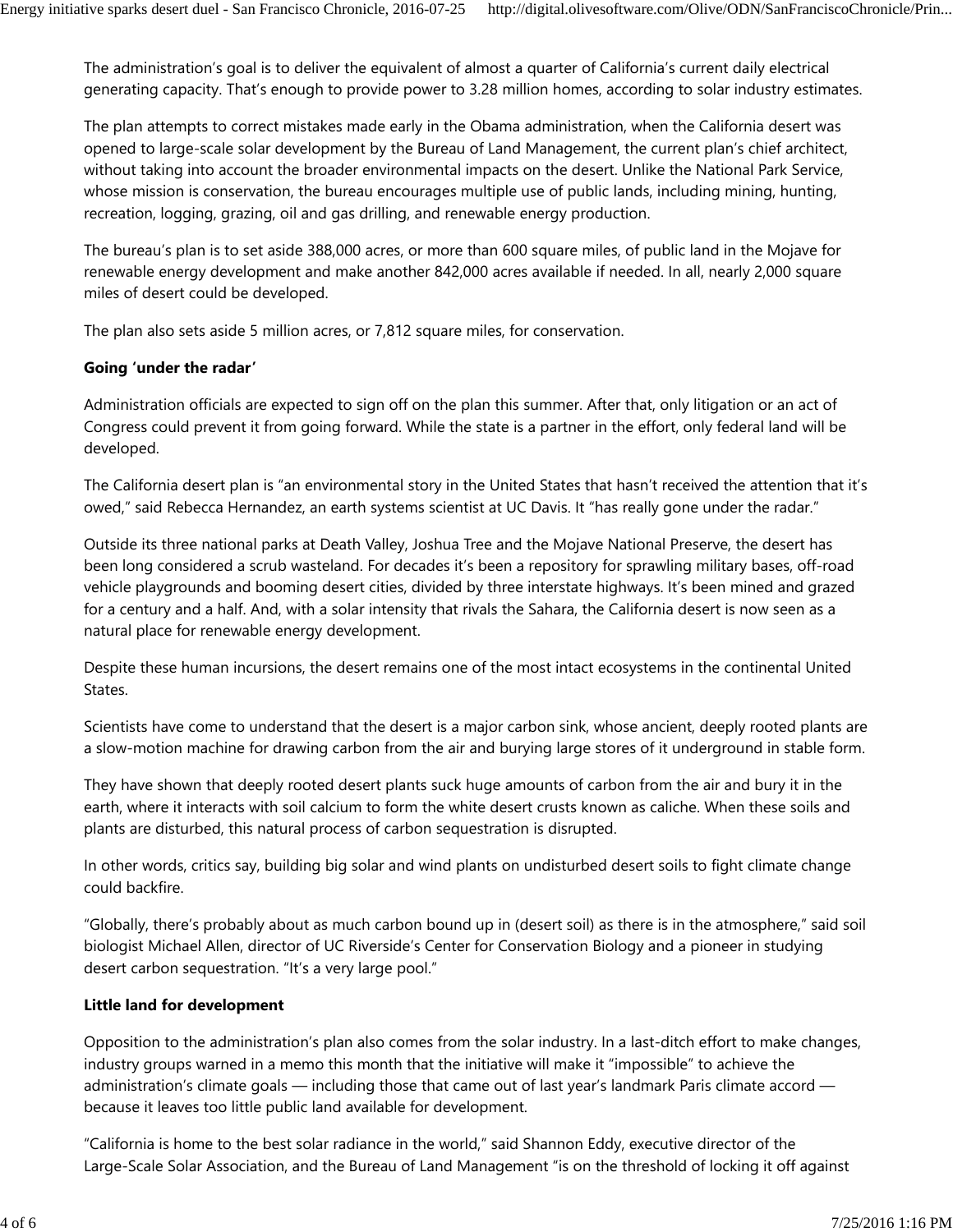development in perpetuity."

Environmental groups that support the administration's plan fear the desert will be under significant threat from solar development without the government's protection of 5 million acres.

Without such protection, said Kim Delfino, California program director for Defenders of Wildlife, "the public lands will yet again be the place a lot of these large projects go."

The plan was designed to avoid a repeat of actions taken in the Obama administration's early days, when it handed \$50 billion in subsidies to renewable energy developers as part of the economic stimulus that followed the 2008 crash. The initiative set off a desert land rush by those hoping to cash in on the government money and the vast tracts of available public land, which in turn overwhelmed federal agencies, causing them to approve projects without considering their broader environmental impacts.

"The state and the federal permitting agencies were scrambling to do a good job of analyzing projects in the desert on a site-by-site basis, but without the benefit of a broader plan that would help us really begin to see the big picture of how these different projects might together affect the desert environment," said Karen Douglas, a member of the California Energy Commission who has taken a leading role for the state in the current plan.

One project that environmentalists point to as an epic mistake is BrightSource Energy's solar-power farm at Ivanpah (San Bernardino County), built to provide power for Pacific Gas and Electric Co. Constructed just north of the Mojave National Preserve on 6 square miles with \$1.6 billion in federal loans and \$600,000 in tax credits, the plant has fallen short of its production goals.

Construction turned up many more endangered desert tortoises than expected, and thousands of birds have been incinerated in the light beams that reflect off the plant's nearly 350,000 mirrors to three 45-story-tall towers. The plant has burned so much natural gas that it has needed to buy carbon credits to comply with the state's greenhouse gas emissions program. Bright-Source, an Oakland firm, says the plant has vastly improved its solar power output this year.

#### **Many would prefer rooftops**

With the new plan, the administration is trying to look at entire landscapes when planning for renewable energy. In a speech in April, Interior Secretary Sally Jewell said the effort would "determine where it makes sense to develop, where it makes sense to protect the natural resources, and where we can accomplish both."

Barbara Boyle, head of the Sierra Club's "Beyond Coal" campaign, called the plan "a really important milestone ... that looks at the big picture of development and conservation."

"We take a very pragmatic view of this, recognizing that some development is going to happen in this desert, and it's not going to be possible to stop it all," Boyle said. "We are pushing as hard as we possibly can to put it in the least damaging places and to limit how much is done."

Three factors are driving the push for large-scale solar and wind development: a law passed by the California Legislature last fall requiring half the energy provided by utilities to come from renewable energy sources within 14 years; the Obama administration's targeting of public lands for such renewables; and Congress' decision in December to continue a lucrative solar tax credit.

But common sentiment among local environmental activists, business leaders, county officials and scientists living in the desert is that solar should come from panels on the rooftops of homes and businesses where electricity demand is. Putting solar on rooftops would encourage more small-scale advances in renewable energy production and reduce the need for sprawling desert projects, they say.

"If the state of California was really smart, they would do a Google search and look at all of the parking lots and rooftops in Southern California — the Walmarts, the Targets, the humongous shopping center areas," said Chuck